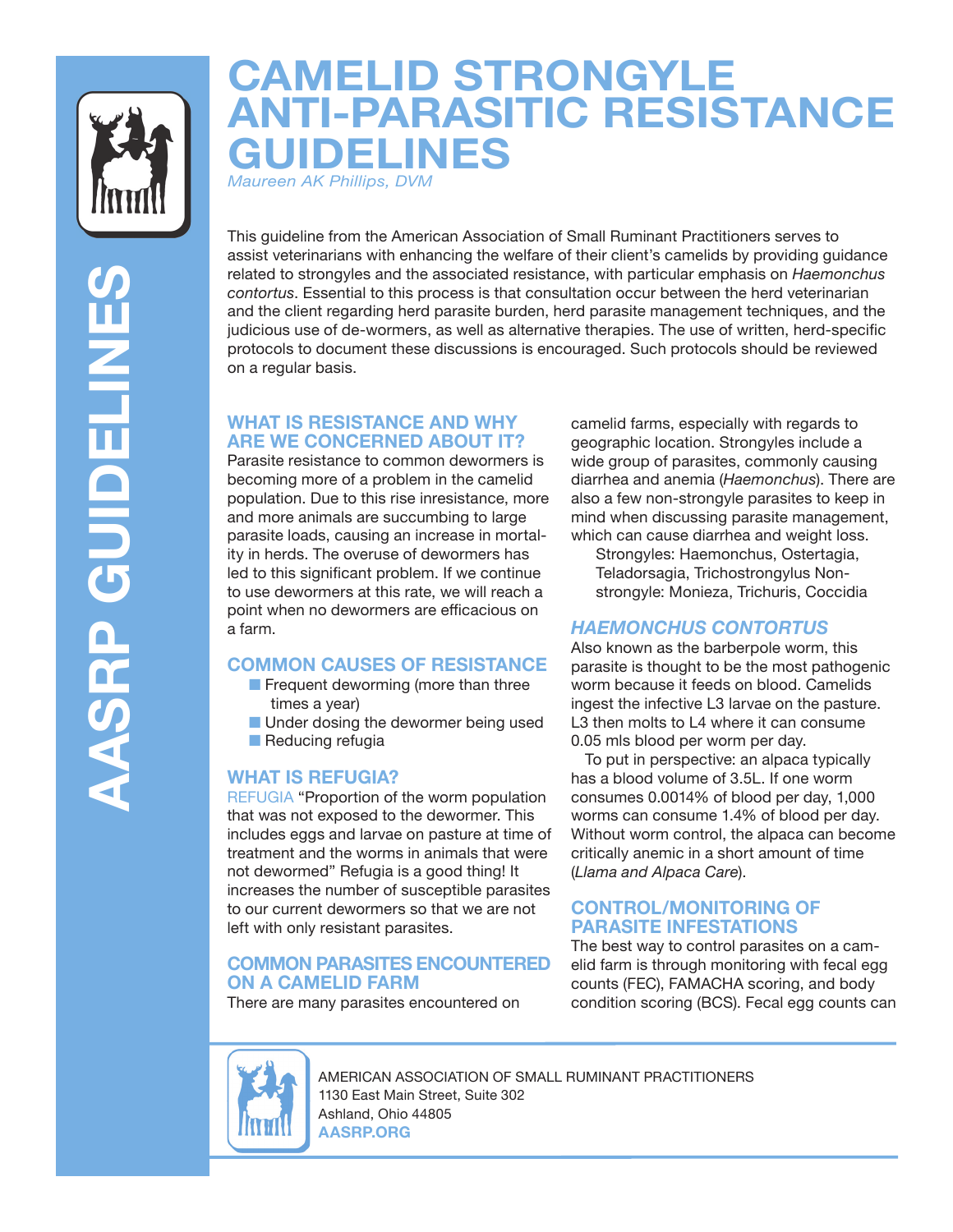

# **CAMELID STRONGYLE ANTI-PARASITIC RESISTANCE GUIDELINES CONTINUED**

be run either by the clinician or producer. Only animals with a high FEC, poor BCS, and high FAMACHA should be dewormed to reduce the chance for parasite resistance as well as increase refugia. Periodically, farms should have a fecal egg count reduction test (FECRT) to determine the efficacy of the dewormers utilized on their farm.

## **FECAL EGG COUNT REDUCTION TEST**

- A fecal is performed on a group of animals, preferably at least 8-12 animals.
- A repeat fecal is run 10-14 days later on the animals originally tested.
- Egg count reduction is calculated to determine the percentage of worms killed by the dewormer.

#### **CALCULATION**

 *(pre deworming F EC)−(post deworming F EC) x 100% (pre de−worming FEC)*

A FECRT of 90% or greater demonstrates that your dewormers are effective.

#### **ALTERNATIVE THERAPIES**

Currently, many farms utilize chemical dewormers but due to resistance there is an increased need for alternative therapies. Current alternative therapies include *Sericiea lespedeza*, copper oxide wire particles (COWP), BioWorma, and pasture rotation. Currently, diatomaceous earth has not been scientifically proven to work.

*SERICEA LESPEDEZA* contains condensed tannins (CT), which has an anti-parasitic effect, mostly associated with *H. contortus*. Can be fed as pasture, hay, or pellets. Has been shown to have a significant reduction in FEC (up to 88%). It's best to feed ≥50% SL in the diet continuously for anti-parasitic effects.

COWP This has not yet been studied in camelids but is frequently used in sheep/ goats. The copper particles lodge in the abomasum where they cause damage to the adult worm of *H. contortus*. This product only works on ADULT worm populations, not the immature larvae populations. Use the smallest dose possible, usually 0.5-1 gram for young animal and 1-4 grams for adults, to decrease the risk of copper toxicity. COWP should only be used a couple times a year during the grazing season.

BIOWORMA nematophagous fungi which traps infective larvae in the feces, therefore reducing the parasite load in the pasture. Should only be used a preventative and not to treat severe worm infestations. Currently available through Premier 1 Supplies.

### PASTURE ROTATION/MANAGEMENT keep

stocking density low (about 5-7 animal per acre) and remove manure as much as possible. Preventing over-grazing is beneficial as most worms are found in the first few inches of grass blades. Pasture rotation is best when the pasture is rested for an appropriate amount of time, based on geographical location. Generally, a pasture should be rested 2-3 months. Co-grazing of other livestock (besides small ruminants) is encouraged to decrease the worm burden on the pasture.

NUTRITION Nutrition of the camelid plays an important role in parasite management. Proper nutrition helps improve the immune system so that the animal can become resilient to parasites. Protein is especially important for parasite resilience and helps improve the animal's immune response as well as repairing damaged intestinal tissue caused by parasites. Furthermore, when an



AMERICAN ASSOCIATION OF SMALL RUMINANT PRACTITIONERS 1130 East Main Street, Suite 302 Ashland, Ohio 44805 **AASRP.ORG**